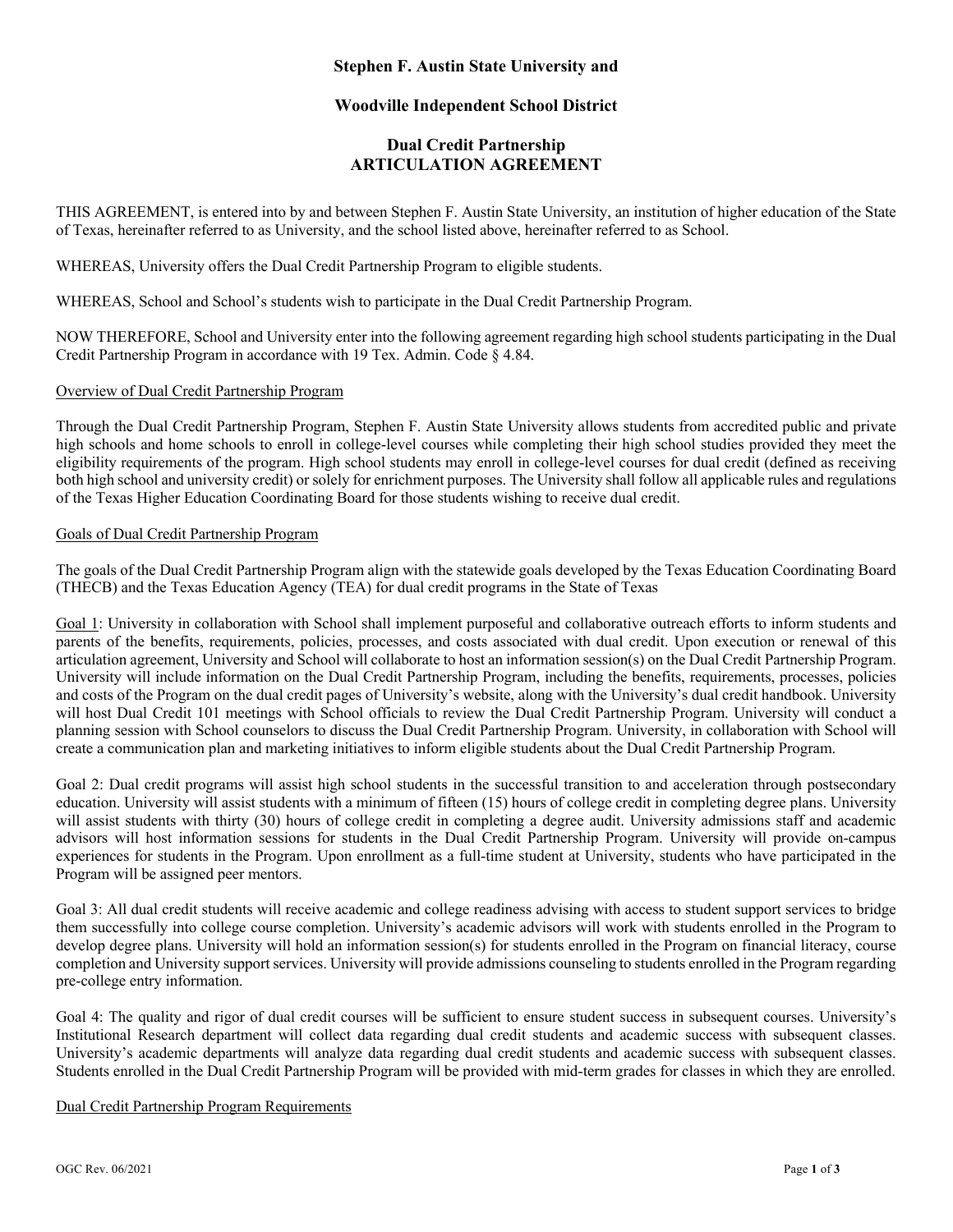- I. Eligible Courses: The Dual Credit Partnership Program is open to high school students in grades 9-12. Eligible high school students may register for dual credit courses provided they meet course prerequisites and the courses they select are on the approved undergraduate course inventory for the University. No remedial or developmental courses shall be eligible under this program.
- II. Student Eligibility: Students must meet all eligibility requirements specified in 19 Tex. Admin. Code § 4.85(b). A recommendation by the student's high school principal or counselor and current academic transcripts must be submitted as well.

Furthermore, eligible students must meet admission requirements as stipulated in Stephen F. Austin State University Policy 6.9, *Concurrent and Dual Credit Enrollment Programs*, as may be amended from time to time. Eligibility requirements are also included on the *Dual Credit* Web page on SFA's website http://www.sfasu.edu/1569.asp.

- III. Location of Class: In most situations, dual credit students will take courses taught on the University campus. Courses taught exclusively on high school campuses or through electronic means shall comply with all Coordinating Board rules and regulations, including but not limited to the Board's adopted Principles of Good Practice for Academic Degree and Certificate Courses and Credit Courses Offered at a Distance and applicable rules and procedures set forth in 19 Tex. Admin. Code § 4, Subchapter P and Q. Additionally, School will work with University to ensure that the School's facilities meet the expectations and criteria required for college classes and are appropriate for college-level instruction.
- IV. Composition of Class: University courses may not be taken for high school credit only. Dual credit courses may be composed of dual credit students only, or of dual and college credit students. Exceptions for a mixed class shall only be granted in accordance with Coordinating Board rules.
- V. Faculty Selection, Supervision and Evaluations: University shall select all instructors of dual credit courses. All Dual Credit Partnership Program courses are taught by regularly employed SFA faculty/instructors. Any exception requires the instructor to meet the same standards, including SACS requirements, and approval procedures used by the University in selecting instructors responsible for the regular offering of the course. Supervision and evaluation of all dual credit instructors shall use the same or comparable procedures used for all instructors/faculty of the university.
- VI. Course Curriculum, Instruction and Grading: The same policies, regulations and standards for course curriculum, grading, materials, instruction, and method/rigor of student evaluation that apply to university students will be applicable to high school students participating in the Dual Credit Partnership Program. High school students must abide by all rules and regulations as described under *Academic Regulations* of the most recent University General Bulletin.
- VII. Academic Policies and Student Support Services: Regular academic policies will apply to courses taken through the Dual Credit Partnership Program. Likewise, all student support services are available to students enrolled in dual credit courses.
- VIII. Advising Strategies: University and School will establish common advising strategies and terminology related to dual credit and college readiness to be used when advising dual credit students. At a minimum, School will designate at least one employee to be responsible for providing academic advising to a student who enrolls in a dual credit course before the student begins the course. The individual(s) designated will be communicated to University and dual credit participants and be posted on University and School's respective websites.
- IX. Endorsements: University will align postsecondary pathways and credentials offered by University with the endorsements described by Texas Education Code §28.025 (c-1) offered by School, and the dual credit courses offered under the Dual Credit Partnership Program that apply towards those endorsements. University will work with School to identify tools, including those developed by the Texas Education Agency, the Texas Higher Education Coordinating Board, or the Texas Workforce Commission, to assist counselors, students and families in selecting endorsements offered by School and dual credit courses offered as part of the Dual Credit Partnership Program.
- X. Transcription of Credit: University credit will be posted by the Registrar's Office at the same time as other University students. The high school will make necessary arrangements to receive the grade for those students earning dual credit so it may be posted on the student's high school record. A numerical grade will be requested from the SFA instructor at the end of each semester. This grade will be reported to the high school by the Dual Credit Coordinator.
	- a. The grade from the SFA course will be used for completion of high school graduation requirements and college credit.
	- b. Any grade received in a dual credit course will remain on the student's SFA transcript permanently.
- XI. Tuition and Fees/Funding: Participating students shall assume financial responsibility for the cost of tuition, fees, books and other expenses associated with their enrollment. High schools or school districts must make prior arrangements with the